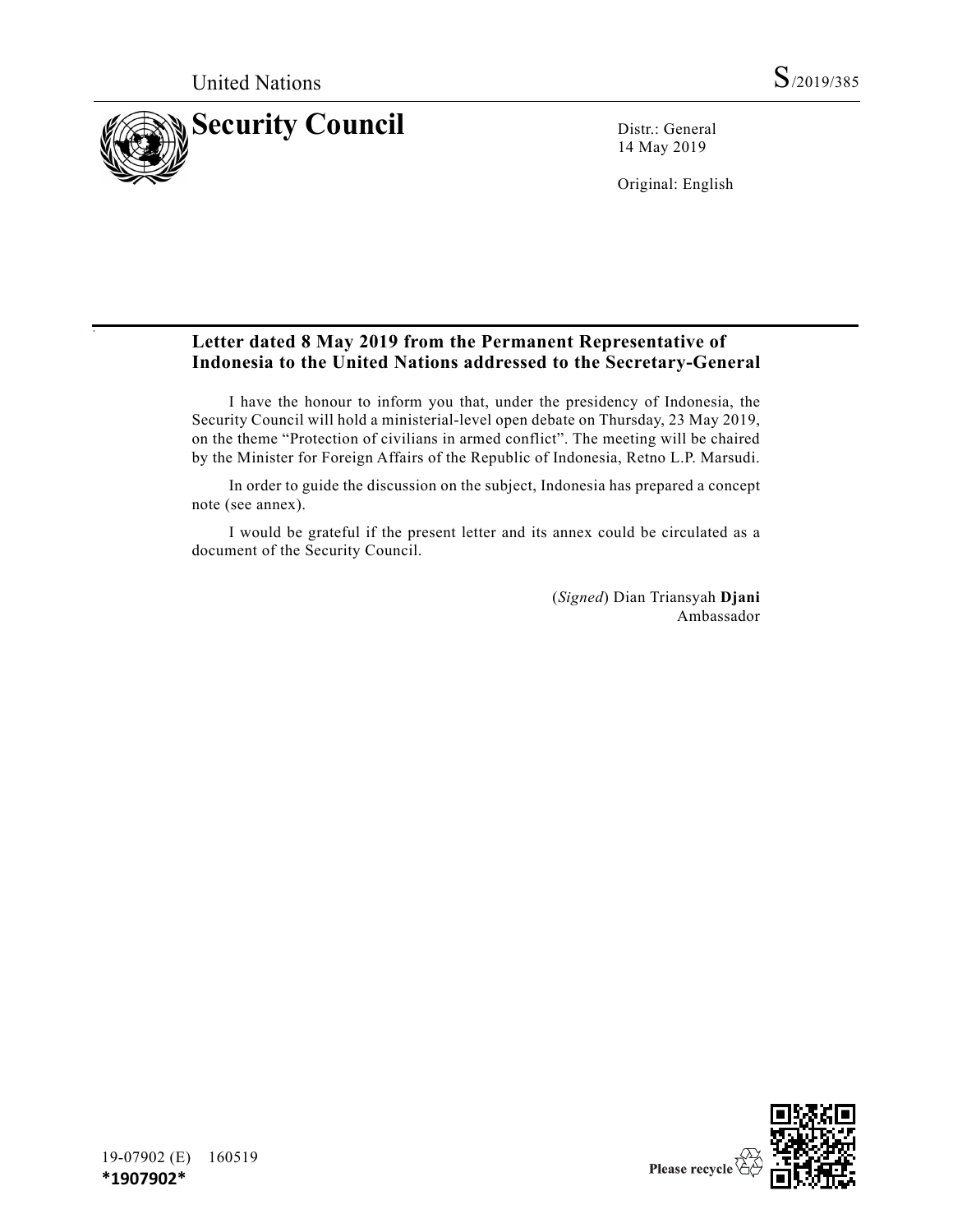**Annex to the letter dated 8 May 2019 from the Permanent Representative of Indonesia to the United Nations addressed to the Secretary-General**

## **Concept note for the Security Council open debate on the theme "Protection of civilians in armed conflict", to be held on 23 May 2019**

### **Introduction**

1. The Republic of Indonesia will convene a ministerial-level open debate on the theme "Protection of civilians in armed conflict" on 23 May 2019. The open debate will consider the Secretary-General's forthcoming report on the protection of civilians in armed conflict, which will be issued in advance of the open debate. The open debate will also be held in the context of the seventieth anniversary of the 1949 Geneva Conventions and the twentieth anniversary of the Security Council seizing the matter of the protection of civilians in armed conflict as an item on its agenda by holding its first open debate, issuing a statement by the President of the Council (S/PRST/1999/6) and adopting its resolution 1265 (1999).

2. Promoting the protection of civilians in armed conflict and ensuring the implementation of international humanitarian law are the central challenges today and should be the key priorities of Member States for the years ahead. As the protection of civilians agenda has always been a focus of the Security Council for the past 20 years, in 2019 the Republic of Indonesia intends to use this valuable opportunity to specifically mark its twentieth anniversary, including by inviting Member States to share their good stories, lessons learned and experiences related to implementing the protection of civilians agenda and international humanitarian law. It is expected that, through this positive and constructive discourse, the Security Council can re-emphasize the importance of that agenda. Member States will also be invited to share their experiences, views and recommendations on challenges faced in promoting the implementation of the protection of civilians agenda and international humanitarian law.

3. In order to address the wide range of themes under the protection of civilians agenda, the open debate will pay particular attention to the good examples and experiences of Member States in implementing the protection of civilians agenda related to: (a) the involvement of local and affected communities in the design and implementation of a range of tailored, context-specific and effective protection of civilians measures; (b) the protection of civilians mandates in peacekeeping operations; and (c) the mechanisms established by Member States to prevent the escalation of armed conflict within their territories.

#### **Background**

4. In the 20 years since the first Security Council open debate was held on the protection of civilians in armed conflict, both the Council and individual Member States have taken considerable steps to strengthen the protection of civilians. The Council has taken steps in thematic and country-specific resolutions and in statements by the President of the Council, as set out in the seventh edition of the Aide Memoire for the consideration of issues pertaining to the protection of civilians in armed conflict, which was recently issued as an annex to a statement by the President of the Council (S/PRST/2018/18). In addition, Member States have taken a range of individual, regional and international initiatives to enhance respect for international humanitarian law and the protection of civilians.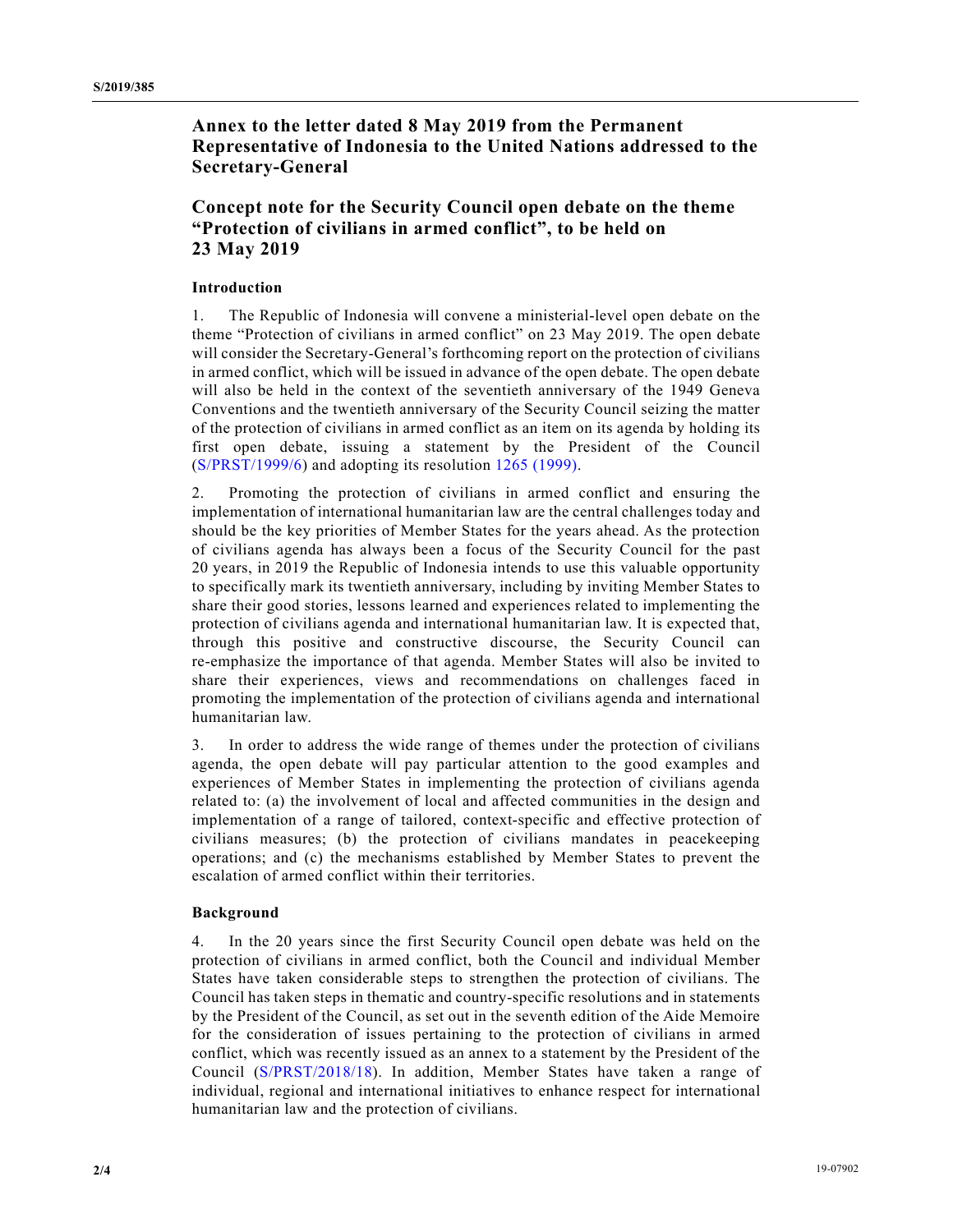5. It is important to increase the involvement of civilians in the design and implementation of protection of civilians measures. This can be done through appropriate mechanisms that engage local communities, including in the eight United Nations peacekeeping operations with mandates to protect civilians. These measures have been put in place in order to better understand local community perceptions of threats and to build the confidence of local populations in ongoing activities and processes.

6. It is also imperative to engage with and involve local and affected communities in the design and implementation of protection of civilians measures and mandates. This approach is not considered a substitute for the protection responsibilities of national authorities and parties to armed conflict or an alternative to the physical protection that a peacekeeping mission can bring. Rather, the concerns and priorities of communities are considered from the perspective of enhancing their protection, both on their behalf and with their involvement. It is a participatory process that acknowledges communities as specialists of their own situations within the context of their national authorities. In the event of conflict, local communities are among the first to be affected. They are best placed to identify the threats they are facing and to know how best to respond to them within the local context of conflicts. Therefore, engaging, raising awareness and involving local and affected communities will vastly improve the effectiveness of protection of civilians measures and mandates. This, in turn, will increase the national capacity to prevent a further escalation of conflict.

#### **Objectives**

7. Given that this open debate marks the twentieth anniversary of the item entitled "Protection of civilians in armed conflict" on the agenda of the Security Council, interventions may focus on the relevant experiences of Member States, including: (a) steps that have been taken to advance the protection of civilians; (b) challenges faced by Member States in the implementation of the protection of civilians agenda; and (c) the proposed recommendations or commitments of Member States to advance the agenda in the future.

#### **Guiding questions**

8. The following questions can be considered by Member States in preparation for the open debate:

(a) What are good experiences and examples that can be shared by Member States with regard to promoting the implementation of the protection of civilians agenda?

(i) What examples or best practices can be shared regarding the implementation of the protection of civilians agenda at the national level?

(ii) What practical steps can be taken to promote and strengthen the implementation of the protection of civilians agenda?

(iii) What are the challenges faced in efforts to promote the implementation of the protection of civilians agenda?

(iv) What steps should the Security Council, Member States, the United Nations, regional organizations or other actors take to support Member States in addressing these challenges? How can the Security Council strengthen its promotion of the protection of civilians in armed conflict in the context of the items currently on its agenda?